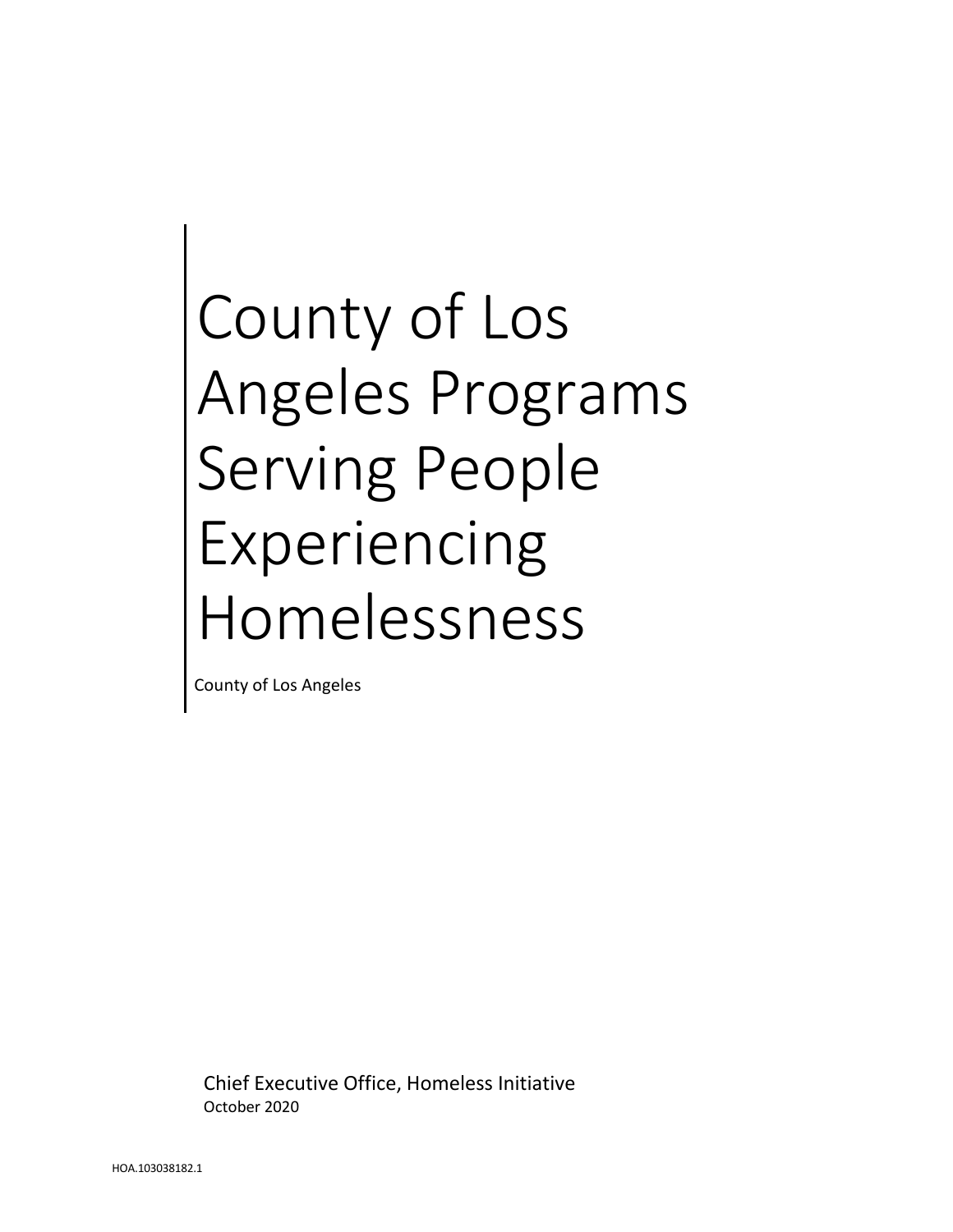# PROGRAMS SERVING PEOPLE EXPERIENCING HOMELESSNESS

# Table of Contents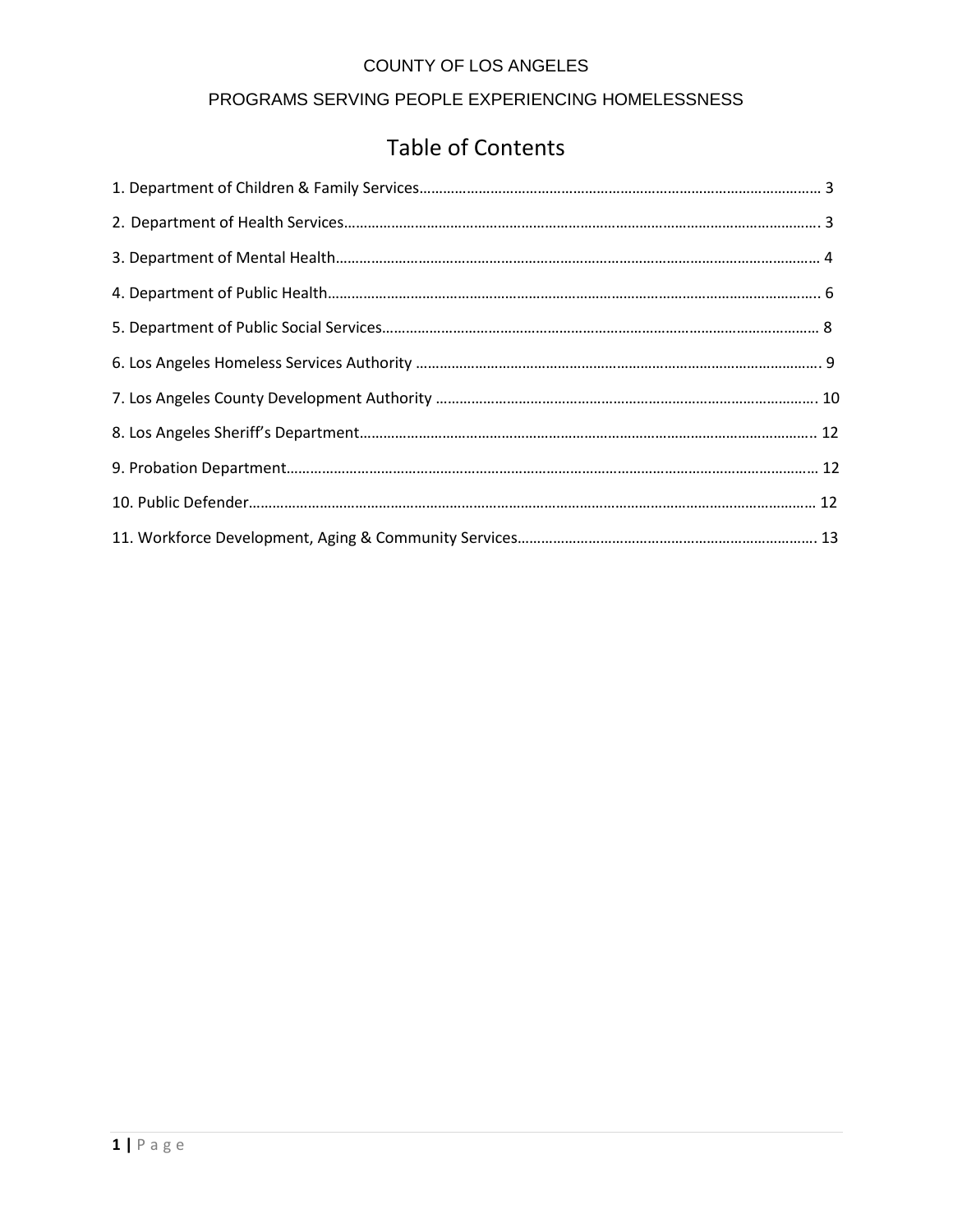#### PROGRAMS SERVING PEOPLE EXPERIENCING HOMELESSNESS

This County of Los Angeles' Comprehensive Homelessness Program document describes programs funded by the County for housing and services to individuals and families who are experiencing homelessness, formerly homeless or at-risk of homelessness in Los Angeles County. Some programs included in this document serve both families/individuals with no connection to homelessness and those with a connection to homelessness; those programs are identified with an asterisk.

Homeless Programs included in this document are funded within the departmental or agency budgets for the following:

- Department of Children and Family Services (DCFS)
- Department of Health Services (DHS)
- Department of Mental Health (DMH)
- Department of Public Health (DPH)
- Department of Public Social Services (DPSS)
- Los Angeles County Development Authority (LACDA)
- Los Angeles Homeless Services Authority (LAHSA)
- Los Angeles Sheriff's Department (LASD)
- Probation
- Public Defender
- Workforce Development, Aging and Community Services (WDACS)

Funding, which is budgeted to one department/agency and then transferred to another department/agency, is listed under the department/agency which is the ultimate recipient of the funding.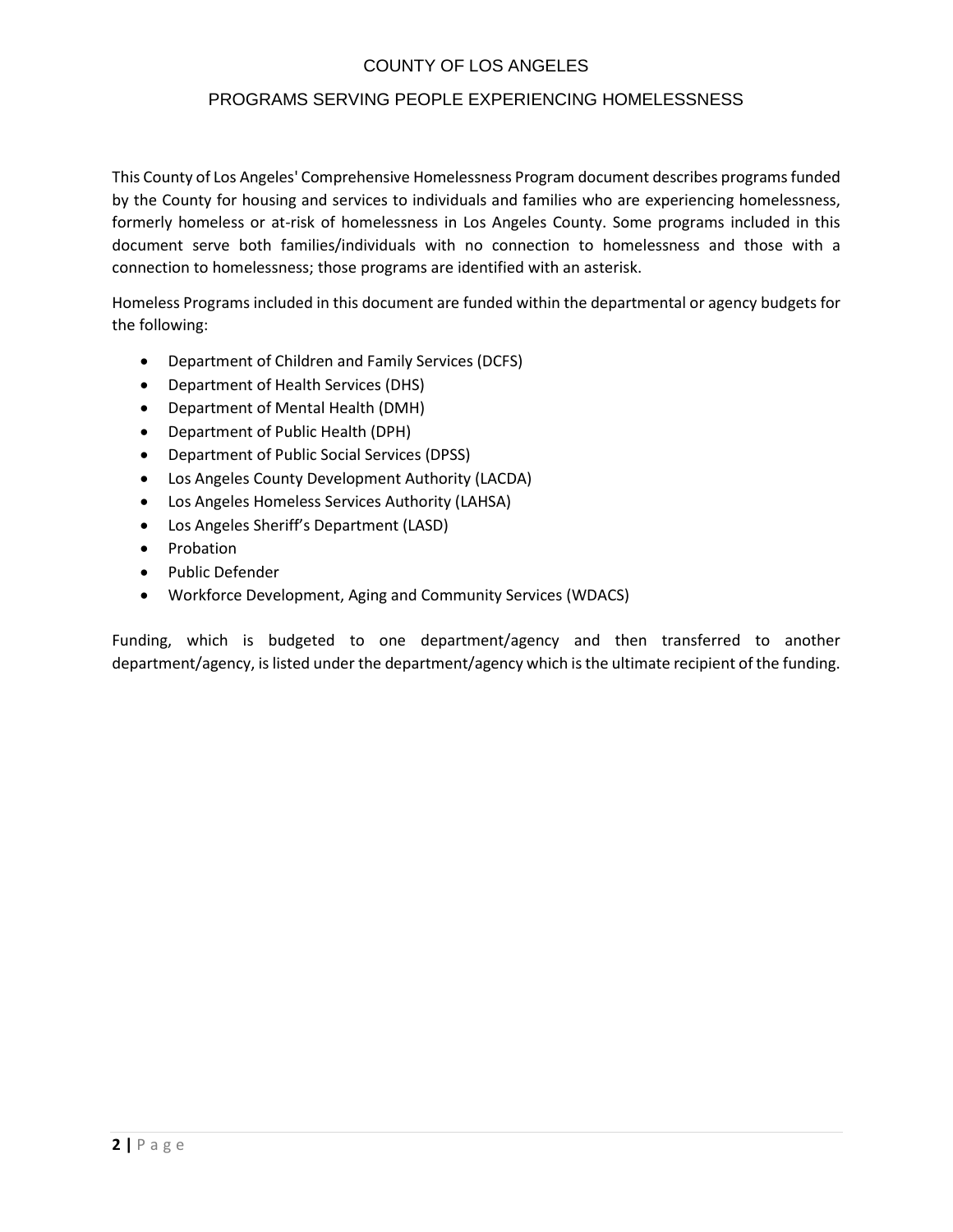# PROGRAMS SERVING PEOPLE EXPERIENCING HOMELESSNESS

#### **Department of Children & Family Services**

**1. Strategy A1 Homeless Prevention for Families -** A pilot for a Prevention and Aftercare Program to assist families who are referred to DCFS, do not have an open DCFS case, and have unstable housing.

**2. Strategy A5 Homeless Prevention for Individuals -** A pilot focused on transition age youth who need additional services to take advantage of the Supervised Independent Living Program (SILP).

**3. Strategy B6 - Family Reunification Housing Subsidy -** Strategy B6 provides rapid re-housing and case management services to families in the child welfare system where the parent(s)' homelessness is the sole barrier to the return of the child(ren), and the family meets eligibility criteria.

**4. Bringing Families Home (BFH) -** BFH provides direct financial assistance and supportive services to families in the Family Maintenance Program under the Department of Children and Family Services (DCFS). The program aims to assist families to locate housing and prevent children from entering or re-entering into foster care.

#### **Department of Health Services**

**1. Clinical Services (Stress, Trauma and Resilience (STAR) & Union Rescue Mission (URM) Clinic -** Funds to operate medical clinics located in the Skid Row area offering a medical home and specialty services for people who are homeless or formerly homeless.

**2. Office of Diversion and Re-Entry\* -** Office of Diversion and Re-entry offers interim housing (IH) and permanent supportive housing (PSH) for justice-involved individuals diverted from jail.

**3. Whole Person Care\* -** Whole Person Care Pilot (WPC) is a 5-year program created under California's Medicaid Section 1115 waiver to provide integrated care for the most vulnerable group of Medi-Cal beneficiaries who have been identified as high users of multiple systems and continue to have poor health outcomes. WPC-LA's costs include direct program costs as well as administrative and delivery infrastructure expenditures for the Medi-Cal clients from several high-risk populations (homeless, justice-involved, mental health, substance use disorder and medically high-risk).

**4. Strategy B3 - Rapid Re-Housing -** Provides homeless families and individuals with time-limited financial assistance, case management, targeted supportive services, and housing navigation.

**5. Strategies B7 and E8 - Interim Housing -** Supports a variety of short-term housing environments that provide a safe environment for people experiencing homelessness to sleep and to be assessed for longterm stability, including permanent housing, health, mental health, and other supportive services.

**6. Strategy E8 Capital Improvement Intermediary - Capital Projects -** Supports capital improvement projects approved by LA County that expand interim housing and supportive services for homeless individuals.

**7. Strategy E6 - Outreach System -** Provides approximately 60 Multidisciplinary Teams (MDTs) throughout Los Angeles County that provide outreach and engagement to unsheltered people experiencing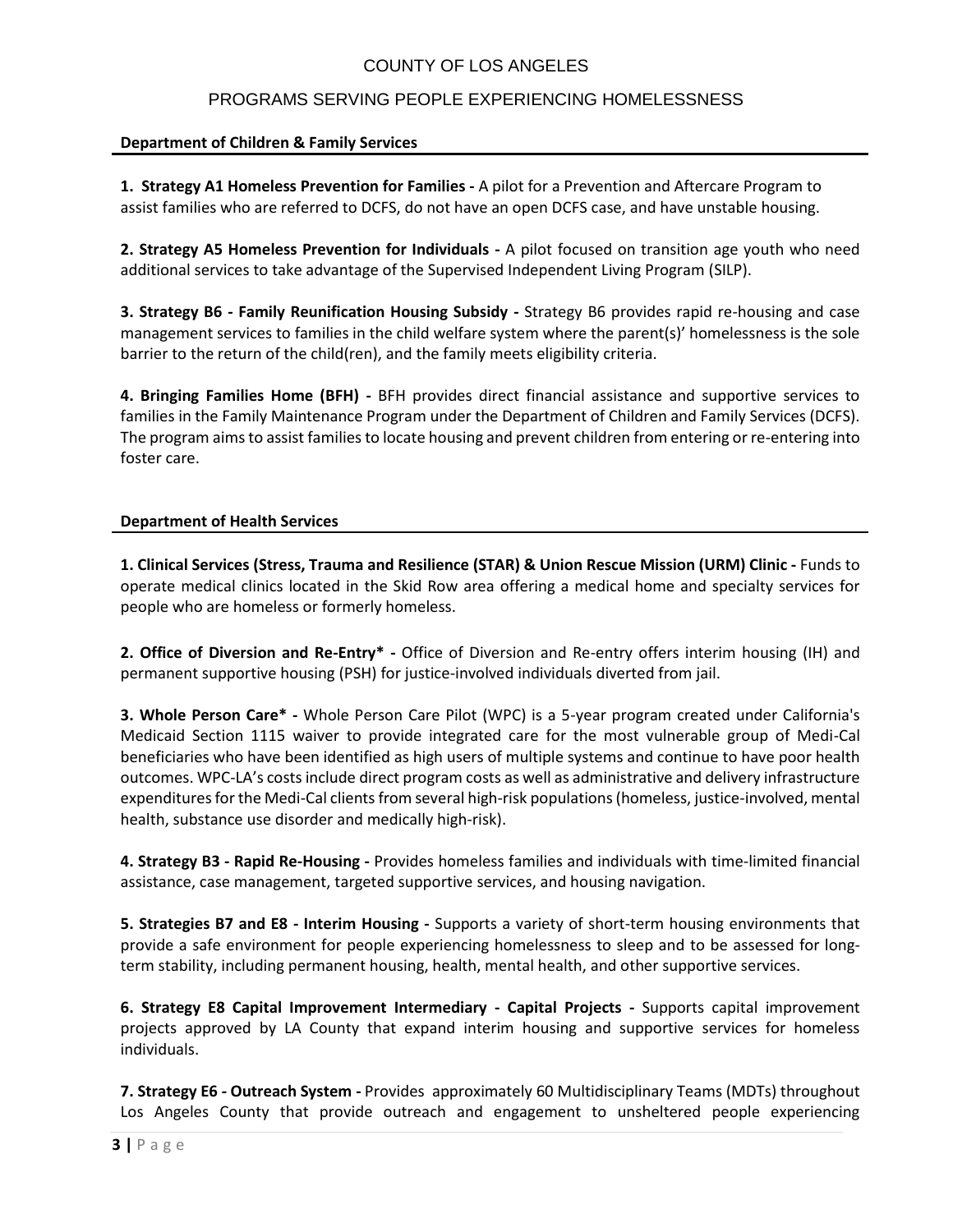#### PROGRAMS SERVING PEOPLE EXPERIENCING HOMELESSNESS

homelessness to connect them to housing, supportive services, and sources of income. Each team consists of a health professional, mental health specialist, substance abuse counselor, case manager, and someone with lived experience. The MDTs operate 7 days a week, and operate a drop-in location serving some of the most vulnerable unsheltered residents of Skid Row.

**8. Strategy C4/5/6 - Disability Benefits Advocacy -** Provides targeted benefit advocacy services to assist individuals who are homeless or at-risk of homelessness in obtaining sustainable income through programs such as Supplemental Security Income (SSI), Social Security Disability Income (SSDI), Cash Assistance Program for Immigrants (CAPI), and Veteran benefits.

**9. Strategy D2 - Jail In Reach -** Provides supportive services for homeless incarcerated individuals in order to avoid discharges into homelessness. Services are provided by community-based organizations.

**10. Strategy D7 - Permanent Supportive Housing -** Supports permanent supportive housing including intensive case management services, local rental subsidies and high-quality tenancy support services, and clinical services, as well as placements into and enhanced services in licensed care facilities, where appropriate.

**11. Strategy A5 Homeless Prevention for Individuals -** A new Homelessness Prevention Unit focused on County single adult clients at the greatest risk of becoming homeless as identified by the California Policy Lab using predictive analytics.

**13. COVID-19 - Housing for Health (HFH) -** Supports COVID-related projects operated by HFH including medical sheltering and infection control measures provided by COVID Response Teams (CRTs) in unsheltered and sheltered settings.

**14. COVID-19 -** To provide certain services for the benefit of COVID-19 impacted individuals including supporting COVID-19 testing and providing services to support building capacity of outreach teams and interim housing providers who provide services to people experiencing homelessness.

#### **Department of Mental Health**

**1. Enriched Residential Care (ERC) Program -** Assists DMH clients to obtain and maintain housing at a licensed residential facility (Board & Care) by providing assistance for rent, personal and incidental expenses and/or enhanced services that may be needed due to their mental illness. Supports clients Countywide. Participants include both those who are homeless and those exiting higher levels of care that need housing.

**2. Emergency Enhanced Shelter Program - Transition-Age Youth (TAY) -** Provides DMH TAY clients (ages 18-25) who are homeless and have a mental illness with short-term housing that provides a bed, 24-hour general oversight, three meals each day, linens, clothing, toiletries and case management services. Funds sites in Service Planning Area (SPA) 4, with a site in SPA 6 pending.

**3. Housing for Mental Health -** Supports housing subsidies, security deposits, utility assistance and household goods for DMH clients who are homeless and enrolled in a Full-Service Partnership (FSP) program. Twenty percent of housing subsidies are for FSP clients referred by the Office of Diversion and Reentry (ODR).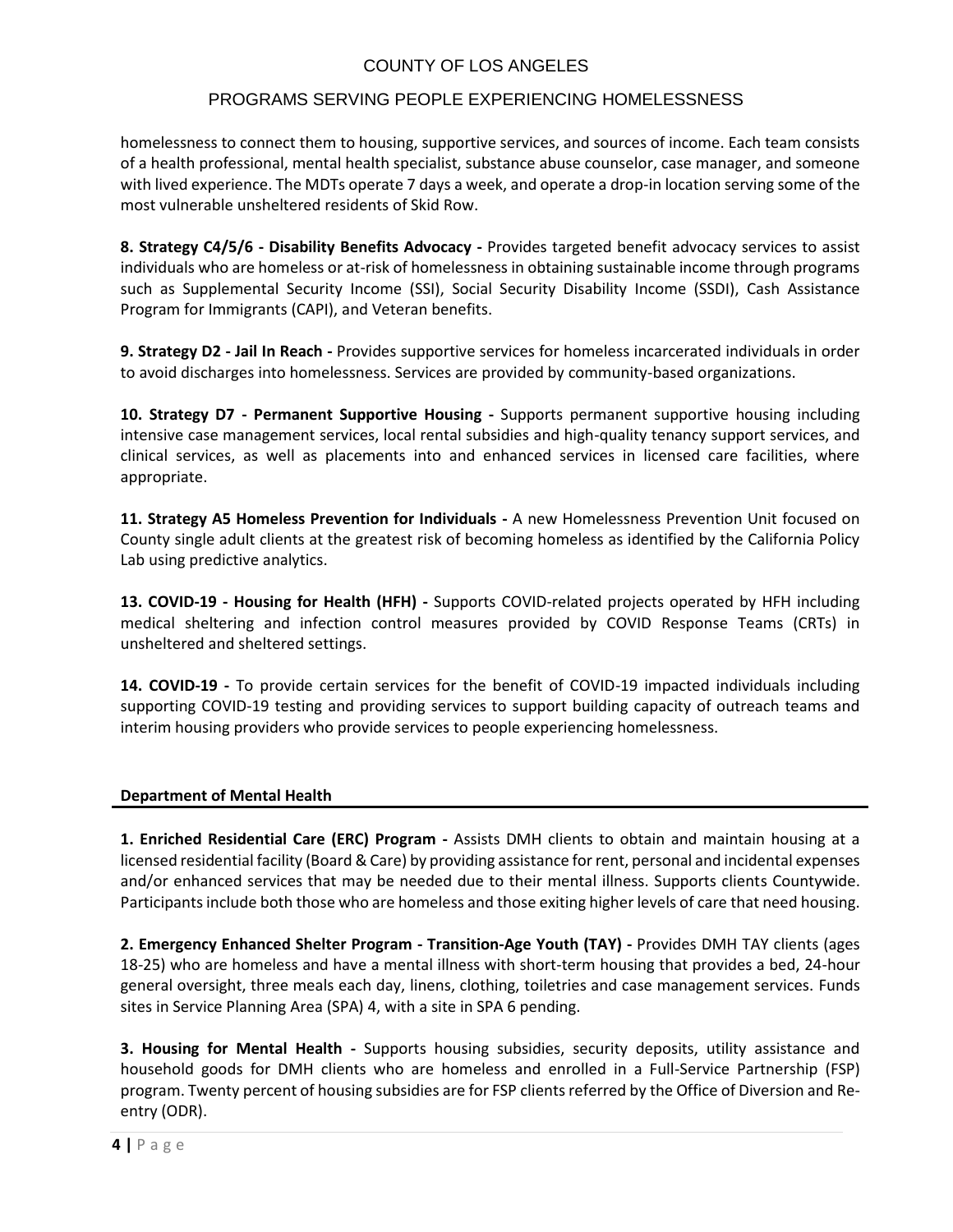#### PROGRAMS SERVING PEOPLE EXPERIENCING HOMELESSNESS

**4. Homeless FSP Program -** Field-based teams provide ongoing, intensive outreach, mental health and case management services tailored to meet the complex needs of individuals who are homeless and have a serious mental illness including assisting them with securing permanent housing.

**5. Homeless Outreach & Mobile Engagement (HOME) Program -** Field-based teams provide outreach and engagement services to individuals who are homeless and have a serious mental illness with the goal of linking them to ongoing mental health services and permanent housing.

**6. Housing Assistance Program (HAP) -** Provides DMH clients who are homeless or at-risk of homelessness and who have limited or no income with funds for housing subsidies, security deposits, utility assistance, household goods and eviction prevention assistance.

**7. MHSA Housing FSP Program -** Provides field-based/on-site mental health services to individuals who have a serious mental illness and are living in permanent housing in order to promote housing stability and retention.

**8. Innovative Coordinated Employment -** Aims to create a network of businesses within a community that will provide competitive job opportunities to individuals who have a serious mental illness and who are formerly homeless and living in permanent supportive housing. Supports services in Long Beach.

**9. Integrated Mobile Health Team (IMHT) FSP Program -** Field-based teams partner with a Federally Qualified Health Center to provide integrated care to individuals who are homeless and have co-occurring mental health, physical health and/or substance use disorders. Supports services in SPAs 4, 5 and 8.

**10. Intensive Case Management Services (ICMS) -** Provides field-based/on-site case management services to individuals with serious mental illness who are living in permanent housing in order to promote housing stability and retention.

**11. Interim Housing Program -** Provides DMH clients who are homeless and have a serious mental illness (as well as their minor children) with short-term housing that provides a bed, 24-hour general oversight, three meals each day, linens, clothing, toiletries and case management services.

**12. Prevent Homelessness | Promote Health -** Provides housing retention services to individuals/families in permanent housing who have a serious mental illness, are formerly homeless and are at-risk of losing their housing.

**13. Homeless Mentally Ill Outreach and Treatment Program -** Provides capital development funding for interim housing.

**14. Strategy E8 - Enhance the Emergency Shelter System -** Supports one DMH staff who is co-located with DHS to triage Interim Housing Program (IHP) referrals and determine the most appropriate IHP placement for a referred individual. Staff also monitors IHP contracts.

**15. Strategy B7 - Interim/ Bridge Housing for Those Exiting Institutions -** Supports one DMH staff who is co-located with DHS to triage Interim Housing Program (IHP) referrals and determine the most appropriate IHP placement for a referred individual. Staff also monitors IHP contracts.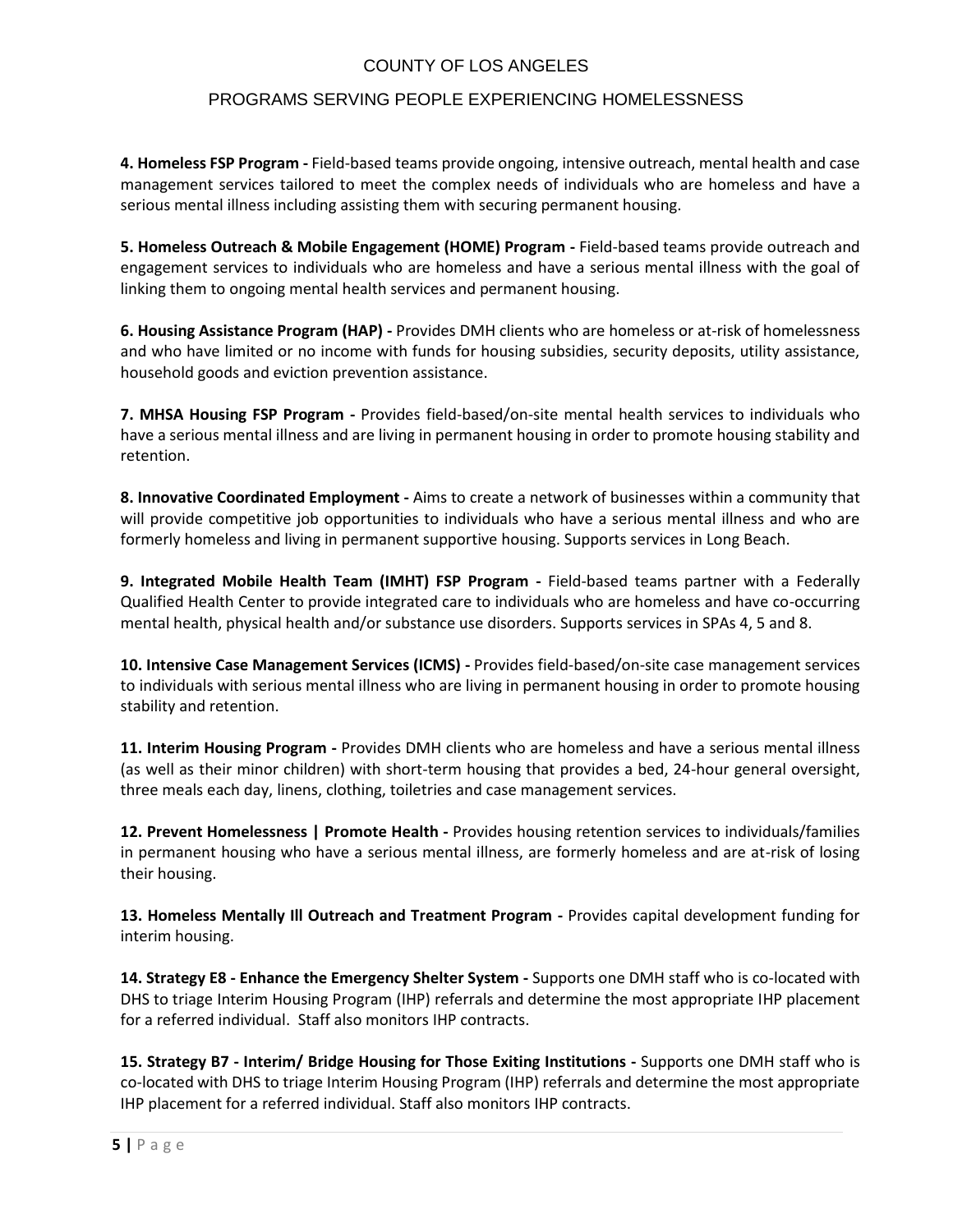#### PROGRAMS SERVING PEOPLE EXPERIENCING HOMELESSNESS

**16. Strategy C4/5/6 - Countywide Benefits Entitlement Services Teams (CBEST) -** Supports DMH staff working to assist individuals who are homeless and have a serious mental illness with obtaining benefits including SSI.

**17. Strategy D7 - Provide Services and Rental Subsidies for Permanent Supportive Housing -** Supports DMH's Measure H Housing FSP Program, which provides field-based/on-site mental health services to individuals who have a serious mental illness and are living in permanent housing in order to promote housing stability and retention. Strategy D7 also supports the DMH staff who support this program.

**18. Veterans Peer Access Network (VPAN)\* -** Provides outreach, case management and mental health services to Veterans who have a serious mental illness. Approximately 85% of VPAN clients are homeless or at-risk of homelessness. Supports clients Countywide.

**19. Assisted Outpatient Treatment (AOT) Program\* -** Provides outreach to individuals who have a serious mental illness and are at substantial risk of deterioration as a direct result of poor psychiatric treatment compliance, to voluntarily engage them in Full-Service Partnerships (FSP) or residential-type services in an Institutions for Mental Disease (IMD) step-down facility. Approximately 41% of AOT clients are homeless.

**20. Intensive Service Recipient (ISR)/Kin to Peer (KTP) Programs\* -** Provide individuals who have a serious mental illness and a recent history of psychiatric inpatient hospitalizations with a range of supportive services to prevent future psychiatric hospitalizations. Approximately 90% of ISR/KTP clients are homeless.

**21. CalWORKs Coordinated Entry System for Families (CESF) -** Provides co-located clinicians at homeless services agencies to screen families for mental health concerns and provide linkage to needed services including mental health services.

#### **Department of Public Health**

**1. Substance Abuse Prevention and Control (SAPC)\* -** Administers Drug Medi-Cal substance use disorder (SUD) services through contracts with 80 community-based certified and/or licensed SUD treatment programs at 443 locations countywide. Treatment services offered to SAPC's homeless population (20-25% of all SAPC clients) include outpatient, intensive outpatient, and opioid treatment programs withdrawal management, medication for addiction treatment, short-term residential, case management, recovery support services and recovery bridge housing.

**2. Homeless Encampment Project (SAPC) -** Client Engagement and Navigation Services (CENS) counselors engage and refer people experiencing homelessness (PEH) with substance use disorders (SUD) in designated homeless encampments and on the streets.

**3. Homeless Encampment Project (EHD) -** Environmental Health Division (EHD) conducts surveys and assessment in Skid Row and unincorporated areas to identify public areas with accumulations of trash, medical waste such as needles, feces and urine, and rodent burrows. The survey also includes access to public toilets and handwashing facilities and other public health concerns affecting people experiencing homelessness. EHD also works with Los Angeles Homeless Services Authority to identify areas in the County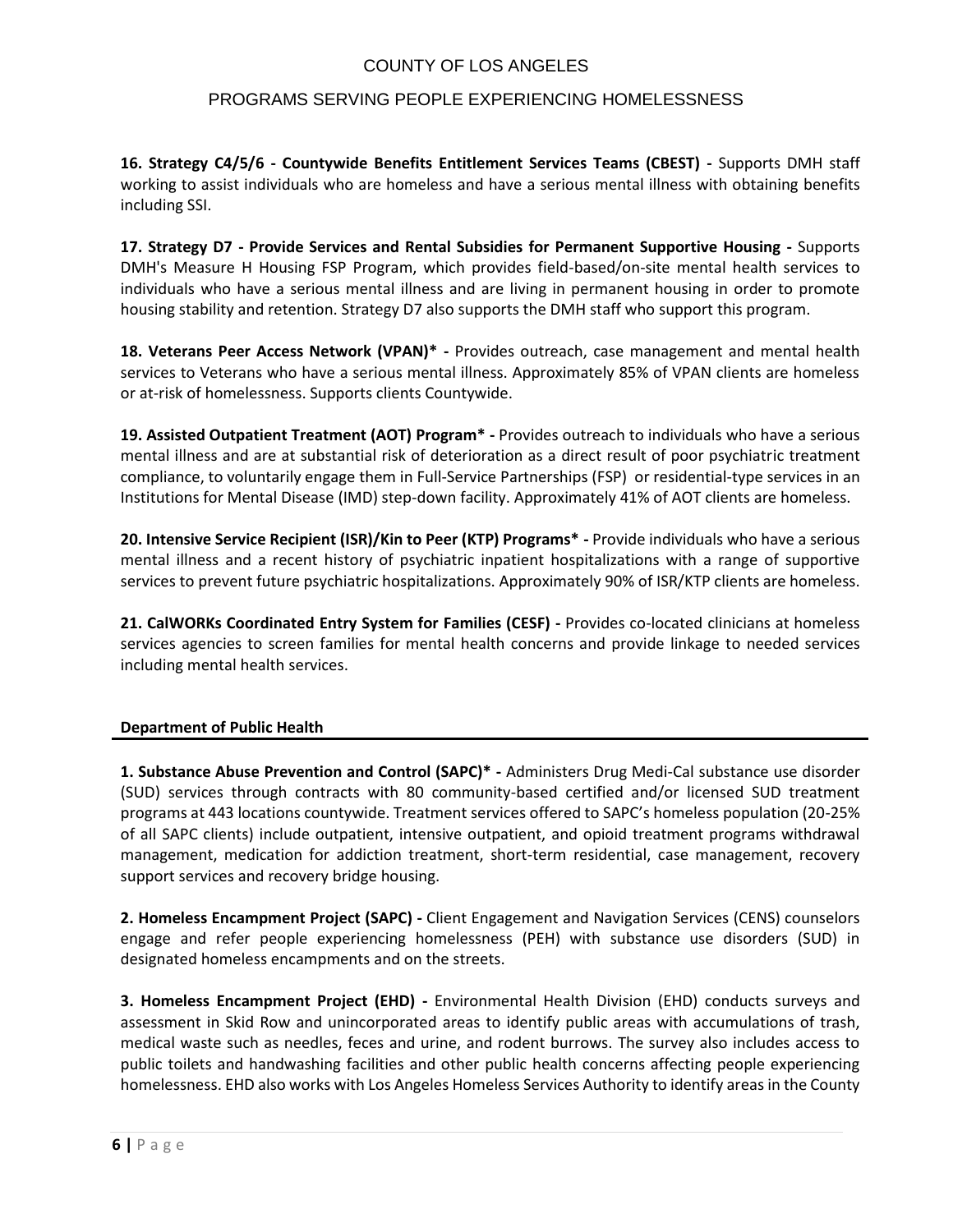#### PROGRAMS SERVING PEOPLE EXPERIENCING HOMELESSNESS

with vulnerable populations that needed to be assessed for elevated risks of disease transmission due to unsanitary conditions.

**4. CalWORKs (CW) Families Solution Centers (FSC) -** FSCs are the first entry point to the Coordinated Entry System for Families (CESF) intended as a one-stop setting for homeless CalWORKs families. The FSC provides standardized assessments and coordinated access to housing and supportive services for homeless families. Client Engagement and Navigation Services (CENS) counselors screen every referred client for SUD and make referrals to substance use disorder treatment if necessary.

**5. Strategy B7 - Interim/ Bridge Housing for Those Exiting Institutions -** Provides Recovery Bridge Housing (RBH), which is abstinence-focused, peer-supported housing that provides a safe interim living environment for clients who are unstably housed or homeless, according to the U.S. Department of Housing and Urban Development. Participants in RBH must be concurrently enrolled in outpatient, intensive outpatient, an opioid treatment program, or an outpatient (aka ambulatory) withdrawal management setting. Participants in RBH supported by Measure H funds must meet the requirement of exiting an institution (e.g., jails, hospitals, residential services).

**6. Strategy E6 - Countywide Outreach System -** A countywide network of multidisciplinary, integrated street-based teams to identify, engage and connect, or re-connect, people experiencing homelessness to interim and/or permanent housing and supportive services. Integrates 4 Public Health Nurses into the multidisciplinary street-based teams to support health care coordination and provide nursing services including general health assessments, tuberculosis screenings, vaccinations, clean syringe distribution, Naloxone provision, etc. to homeless encampments that are identified to have high health risk concerns.

**7. Strategy E8 - Enhance the Emergency Shelter System -** Supports EHD Interim Housing Program to ensure quality housing and food are provided to those experiencing homelessness through regulatory oversight, which includes the following activities: 1) permitting of interim housing operations, 2) conducting routine inspections and complaint investigations at interim housing facilities, 3) providing training and outreach to interim housing facility operators and stakeholders, 4) assisting and educating interim housing operators on necessary actions needed to achieve compliance, and 5) collaborating with interim housing agencies to strengthen multiagency service delivery and efficiency.

**8. Strategy D7 - Provide Services and Rental Subsidies for Permanent Supportive Housing -** Provides an integrated care model of physical health, specialty mental health, and SUD services to residents to retain their housing and achieve long-term stability, and improved health and well-being. CENS counselors are co-located at various sites to educate, engage, screen, and refer residents to SUD treatment.

**9. Ryan White MIA (Homeless and Transitional Housing Services for Persons w/ HIV) -** Transitional Housing assistance services provide temporary and longer-term housing for homeless/unstably housed individuals living with HIV/AIDS. The purpose of transitional housing assistance services is to secure safe transitional and permanent housing through assessment of a person's housing needs, housing case management, and referral to other supportive services.

**10. Recovery Bridge Housing -** Recovery Bridge Housing (RBH) is an abstinence-focused, peer-supported housing that provides a safe interim living environment for clients who are unstably housed or homeless, according to the U.S. Department of Housing and Urban Development. Participants in RBH must be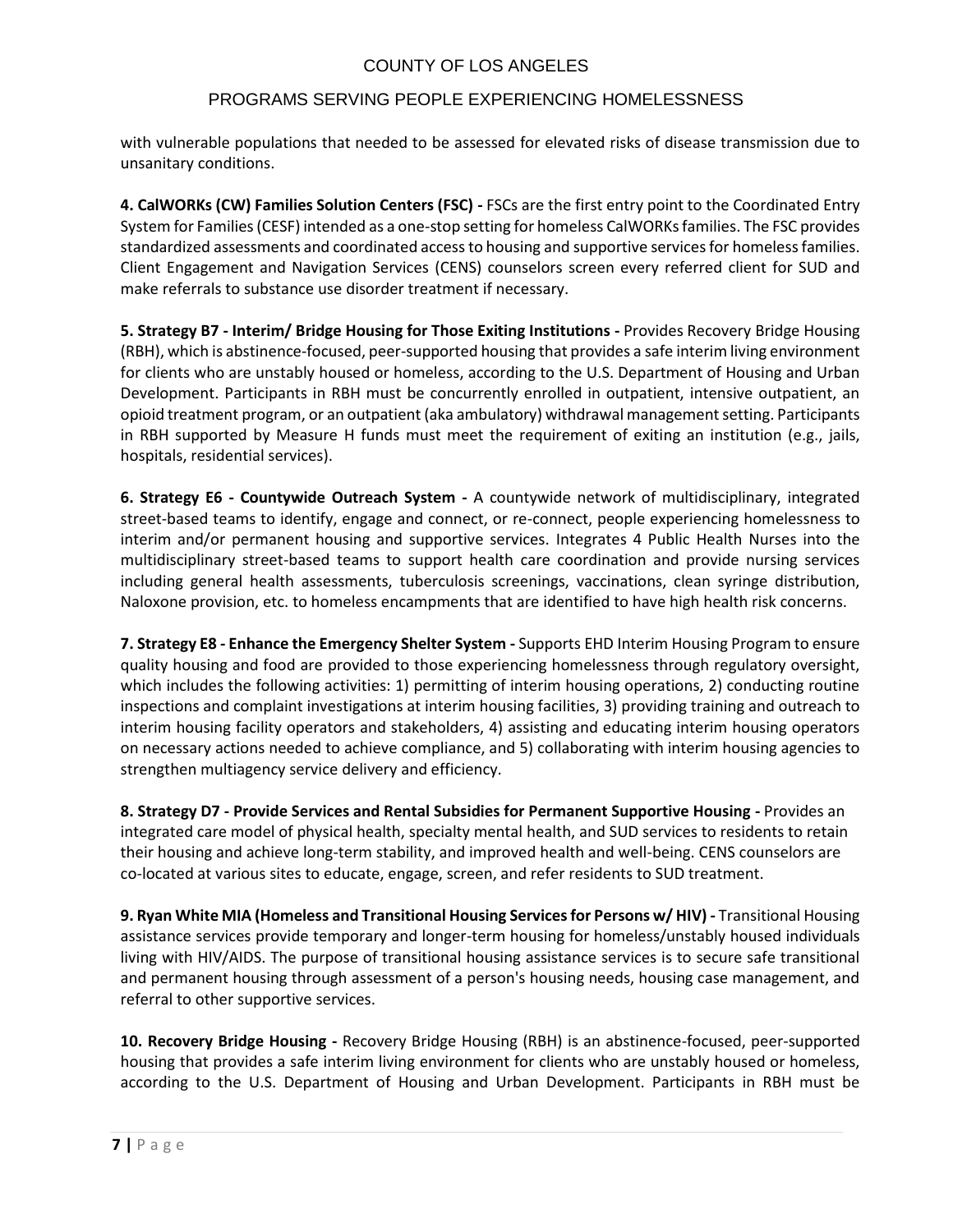#### PROGRAMS SERVING PEOPLE EXPERIENCING HOMELESSNESS

concurrently enrolled in outpatient, intensive outpatient, Opioid Treatment Program, or Outpatient (aka Ambulatory) Withdrawal Management settings.

#### **Department of Public Social Services**

**1. General Relief (GR) Anti-Homeless -** Designed to assist individuals who are experiencing homelessness. The program provides homeless GR participants with a monthly rental subsidy of up to \$475 and move-inassistance of up to \$500. In addition, access is provided to other necessary supportive services that increase employment and/or approval of Supplemental Security Income (SSI) benefits. The program subsidies are allocated to serve unemployable and employable participants. For GR participants who are on track for SSI approval, the subsidy is subject to reimbursement through the GR interim assistance reimbursement process.

**2. Strategy B1 - HPI Subsidized Housing to Homeless Disabled Individuals Pursuing Supplement Security Income (SSI) -** Designed to assist individuals who are experiencing homelessness. The strategy provides homeless GR participants with a monthly rental subsidy of up to \$475 and move-in assistance of up to \$500. In addition, access is provided to other necessary supportive services and assistance with securing an approval of Supplemental Security Income (SSI) benefits. The program subsidies are allocated to serve unemployable participants. For GR participants who are on track for SSI approval, the subsidy is subject to reimbursement through the GR interim assistance reimbursement process.

**3. Strategy B1 - AB109 Housing Subsidies -** Designed to assist individuals who are experiencing homelessness. The strategy provides homeless GR participants a monthly rental subsidy of up to \$475 and move-in-assistance of up to \$500. In addition, access is provided to other necessary supportive services and assistance with securing an approval of SSI benefits. The program subsidies are allocated to serve unemployable participants that have justice involvement. For GR participants who are on track for SSI approval, the subsidy is subject to reimbursement through the GR interim assistance reimbursement process.

**4. Emergency Assistance to Prevent Eviction -** Provides a maximum of \$3,000 per Welfare-to-Work (WtW) participant to prevent eviction. Moving Assistance - Provides a maximum of \$2,500 per WtW participant to secure housing and/or assist with moving costs.

**5. 4-Month Rental Assistance -** Provides a monthly rental subsidy of up to \$500 per WtW participant for a maximum of four consecutive months to help pay for rent after experiencing homelessness or being at-risk of homelessness. Participants enrolled in the WtW Family Stabilization Program can receive up to eight consecutive months of rental subsidy payments.

**6. Temporary Homeless Assistance Program+14 -** Provides up to 14 days of temporary shelter payments per WtW participant at a daily rate from \$85 to \$145 depending on the number of CalWORKs eligible persons in the Assistance Unit.

**7. CalWORKs Temporary/Permanent Homeless Assistance (HA) -** Temporary HA provides a homeless Assistance Unit (AU) with up to 16 consecutive calendar days of shelter payments so that the AU can obtain temporary shelter from a commercial establishment (e.g., a hotel, motel), a paid shelter, or a person or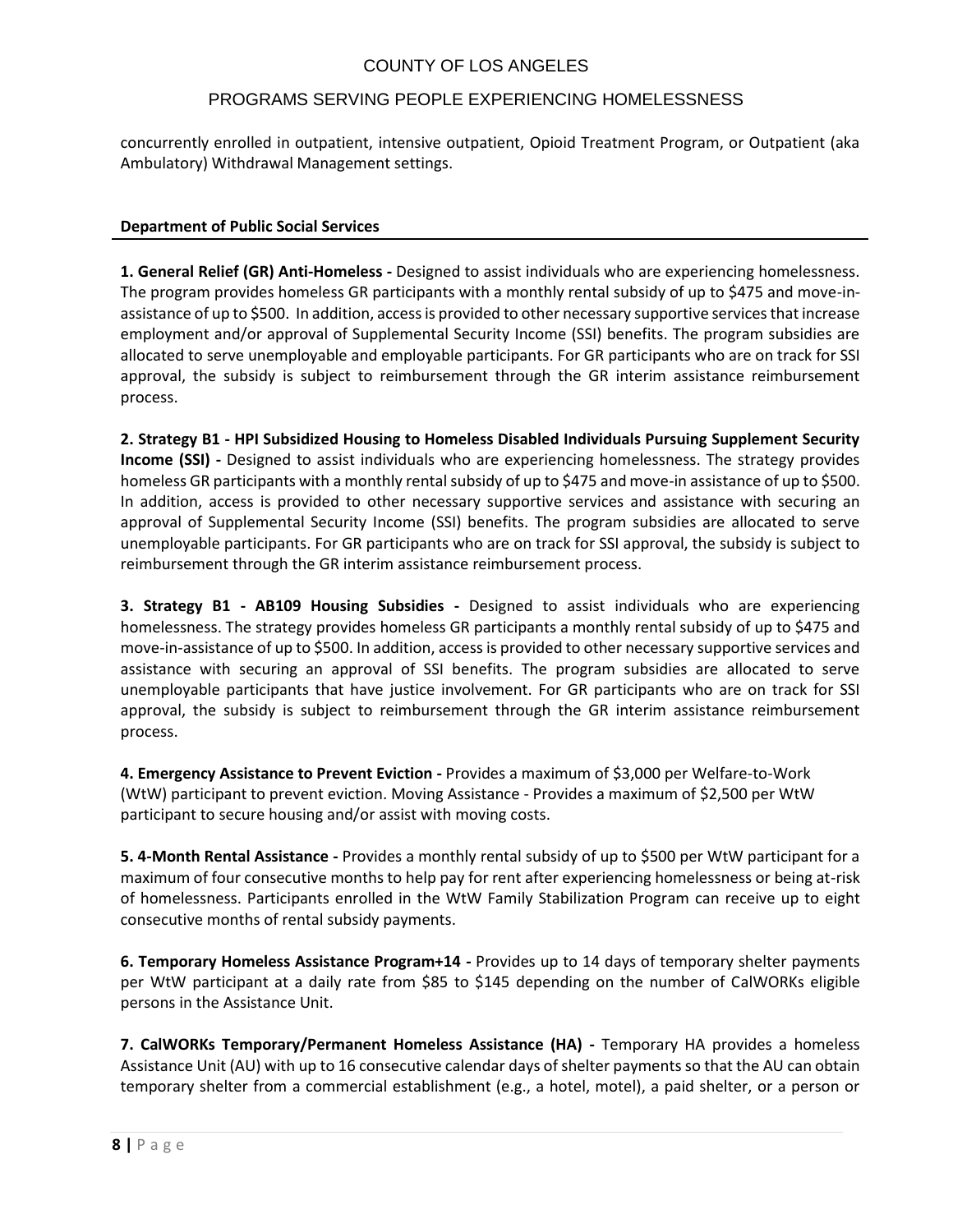#### PROGRAMS SERVING PEOPLE EXPERIENCING HOMELESSNESS

establishment with whom the AU has entered into a short-term lease, sublease, or shared housing agreement.

Permanent HA provides a homeless Assistance Unit (AU) with a payment to help the AU secure permanent housing. The Permanent HA payment includes: 1) an amount not to exceed two months of an AU's rent, for fees the landlord requires before the AU moves in (i.e., last month's rent and any legal payment, fee, deposit, or charge that is required as a condition of assuming occupancy); and 2) additional funds/payments for utility deposits (turn-on fees) required for gas, electricity, and/or water.

#### **Los Angeles Homeless Services Authority**

**1. Year-Round Emergency Shelter Program (YRP) -** The YRP supports basic emergency shelter and case management to provide immediate emergency assistance upon individuals becoming homeless and is an essential component of the Los Angeles Homeless Continuum of Care. The program provides safe and secure shelter to men, women, and families who need shelter, access to showers, and meals for a brief period before resolving the issues that created the homeless episode. YRP also offers case management and supportive services to engage program participants who need more assistance by connecting them to benefits and stable housing opportunities.

**2. Homeless Emergency Team (HET) -** The HET staff provides intense outreach efforts to locate, identify, assess, and refer homeless individuals and families to supportive services and housing opportunities.

**3. Family Emergency Housing Program CES -** The Family Emergency Housing Program CES provides a uniform method for assessing families in need of housing and supportive services in a coordinated approach across the eight County Service Provider Areas (SPAs). The CES complements and enhances all County homeless programs for families.

**4. CES Family Solution Centers -** The CES provides a uniform method of assessing families in need of housing and supportive services in a coordinated approach across the eight County SPAs. The CES complements and enhances all County homeless programs for families.

**5. CalWORKs Coordinated Entry System (CES) – Prevention Services -** Funding administered by LAHSA under the DPSS/LAHSA CES for Families contract to provide Prevention Services for at-risk CalWORKs and non-CalWORKs families.

**6. Winter Shelter Program (WSP) -** The WSP provides emergency shelter beds during cold winter months.

**7. Homeless Count -** Supports LAHSA's annual homeless count.

**8. HUD County – Cash Match: Planning, Assessment & HMIS -** Provides a required cash match in order to receive HUD grant funding.

**9. Mobile Showers -** The mobile shower program provides mobile shower facilities near homeless encampments throughout the County.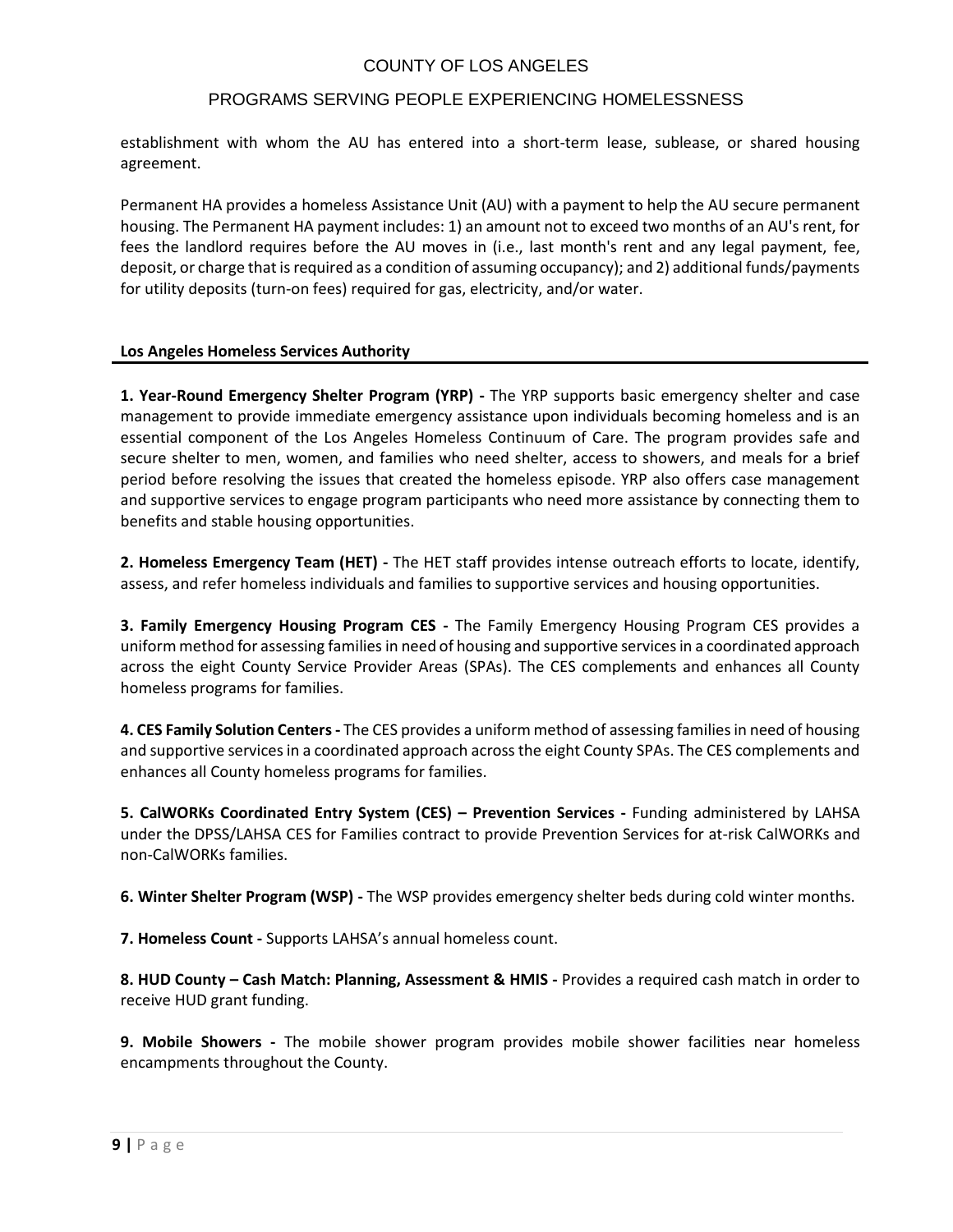#### PROGRAMS SERVING PEOPLE EXPERIENCING HOMELESSNESS

**10. Strategy A1 - Homeless Prevention Program for Families -** A homeless prevention program that provides rental subsidies, case management and employment services, and legal services to families in danger of becoming homeless.

**11. Strategy A5 - Homeless Prevention Program for Individuals -** A homeless prevention program that provides rental subsidies, case management and employment services, and legal services to individuals in danger of becoming homeless.

**12. Strategy B3 - Partner with Cities to Expand Rapid Re-Housing -** Supports rapid re-housing to help homeless families/individuals/youth with low-to moderate housing barriers to be quickly re-housed and stabilized in permanent housing.

**13. Strategy B7 - Interim/Bridge Housing for those Exiting Institutions -** Supports interim/bridge housing stock across the County.

**14. Strategy E6 - Countywide Outreach System -** A countywide network of multidisciplinary, integrated street-based teams to identify, engage and connect, or re-connect, homeless individuals to interim and/or permanent housing and supportive services.

**15. Strategy E7 - Strengthen the Coordinated Entry System -** Supports the Coordinated Entry System for adults, families, and youth.

**16. Strategy E8 - Enhance the Emergency Shelter System -** Supports the Emergency Shelter System, as an effective point-of-access to and component of an integrated homeless services system.

**17. Strategy E14 - Enhanced Services for Transition Age Youth -** Supports the Youth Coordinated Entry System and programs providing housing navigation, access/drop-in centers, shelter, after care/case management and transitional housing for youth.

#### **Los Angeles County Development Authority**

**1. Affordable Housing Trust Fund\* -** Since the dissolution of redevelopment, The Board of Supervisors created an Affordable Housing Trust Fund to expand the availability of affordable housing in LA County. LACDA receives this fund annually to issue yearly affordable housing NOFAs to create affordable units for low-income and special needs populations.

**2. No Place Like Home -** Supports development of permanent supportive housing for homeless individuals and families with a qualifying mental illness.

**3. HOME Program\* -** Supports affordable and special needs multifamily housing.

**4. Housing Choice Voucher Program\* -** Low-income housing assistance program(s).

**5. Strategy B4 - Facilitate Utilization of Federal Housing Subsidies -** Encourage landlord acceptance of subsidized tenants with a Federally-funded voucher issued by LACDA by providing vacancy payments to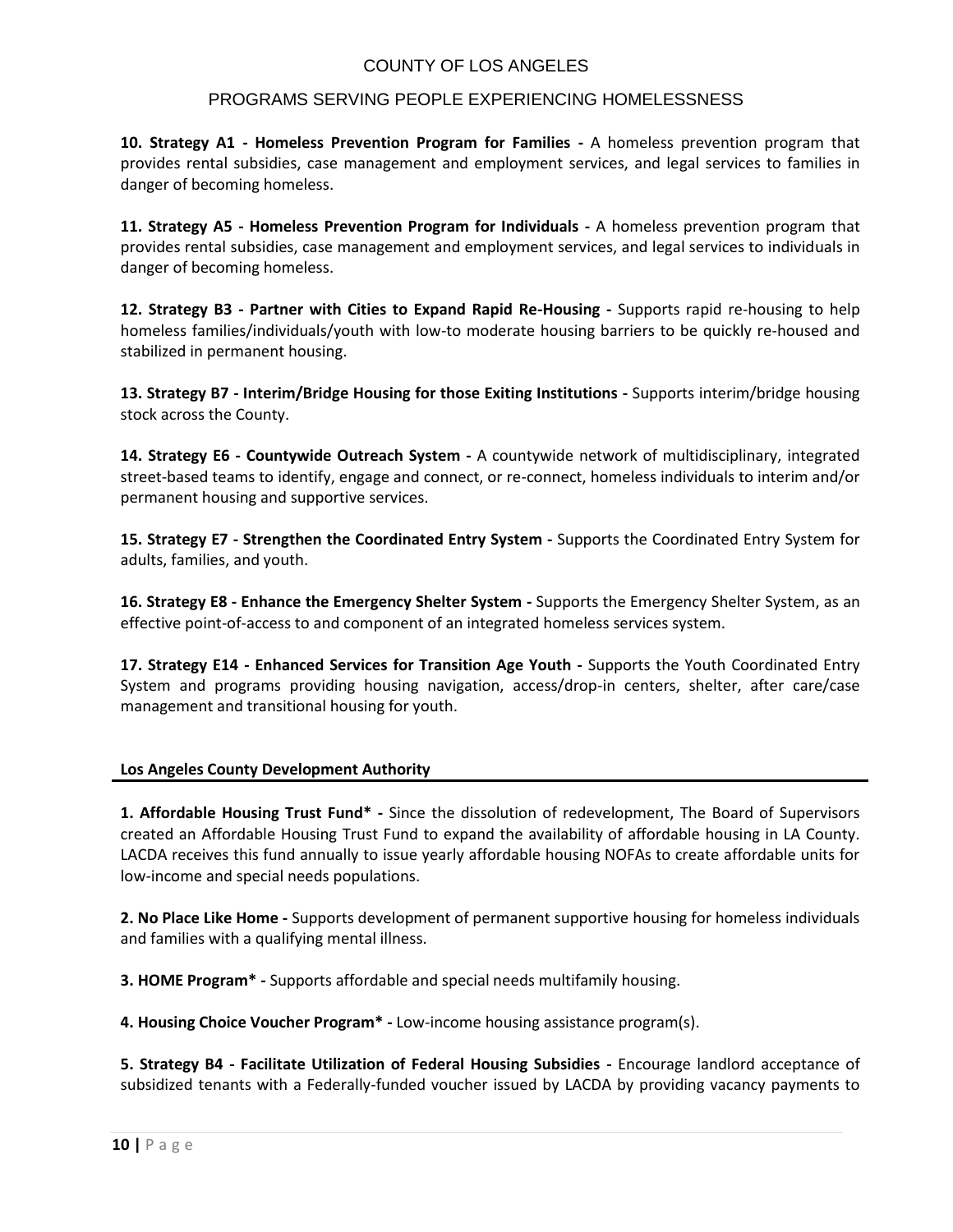# PROGRAMS SERVING PEOPLE EXPERIENCING HOMELESSNESS

hold units, payment of rental application fees, move-in assistance, vacancy loss payments, and/or damage claims.

**6. Homeless Coordinator -** Facilitates the coordination, integration and reporting of all homeless matters, and represents the LACDA at the various meetings and events surrounding the implementation of the County's 51 Homeless Initiative strategies. Establish and maintain a framework of activities in order to build a strong interagency structure, align policies, promote systems integration, and ensure collaboration among the various LACDA divisions as well as with the other Los Angeles County government agencies and external stakeholders, such as other Public Housing Agencies (PHAs), LAHSA, and the City of Los Angeles.

**7. HUD - Emergency Solutions Grant -** Assist people to quickly regain stability in permanent housing after experiencing a housing crisis and/or homelessness.

**8. HUD - PSH Continuum of Care Funding to Housing Authority -** The Continuum of Care (CoC) program utilizes Federal funding to provide rental assistance and supportive services for homeless individuals and families with a disability. LACDA administers the CoC program in partnership with LAHSA and various Community Based Organizations, prioritizing resources via the Coordinated Entry System.

**9. HUD - Community Development Block Grant\* -** Benefits persons of low- and moderate- income; aids in the prevention or elimination of slums or blight; or meets an urgent development need which is defined as posing a serious and immediate threat to the health and welfare of the community in the past 18 months, and that the grantee is unable to finance on its own nor with other funding sources.

**10. HUD - Housing Opportunities for Persons with HIV/AIDS\* -** Provide rental assistance services to lowincome individuals living with AIDS in a professional manner and an atmosphere of care and respect for all clients.

**11. HUD – HOME\* -** Eligible uses of funds include tenant-based rental assistance, housing rehabilitation, assistance to homebuyers, and new construction of housing. Funding may also be used for site acquisition, site improvements, demolition, relocation, and other necessary and reasonable activities related to the development of non-luxury housing.

**12. HUD - Public Housing Operating Subsidy\* -** Provides operating subsidies to housing authorities to assist with the operating and maintenance expenses of their own dwellings. The subsidies are required to help maintain services and provide minimum operating reserves.

**13. Public Housing Project Based -** Project-based housing ties federal rental assistance to specific rental units in a housing development or scattered site setting. LACDA administers a number of project-based units, some of which are targeted to homeless individuals and families.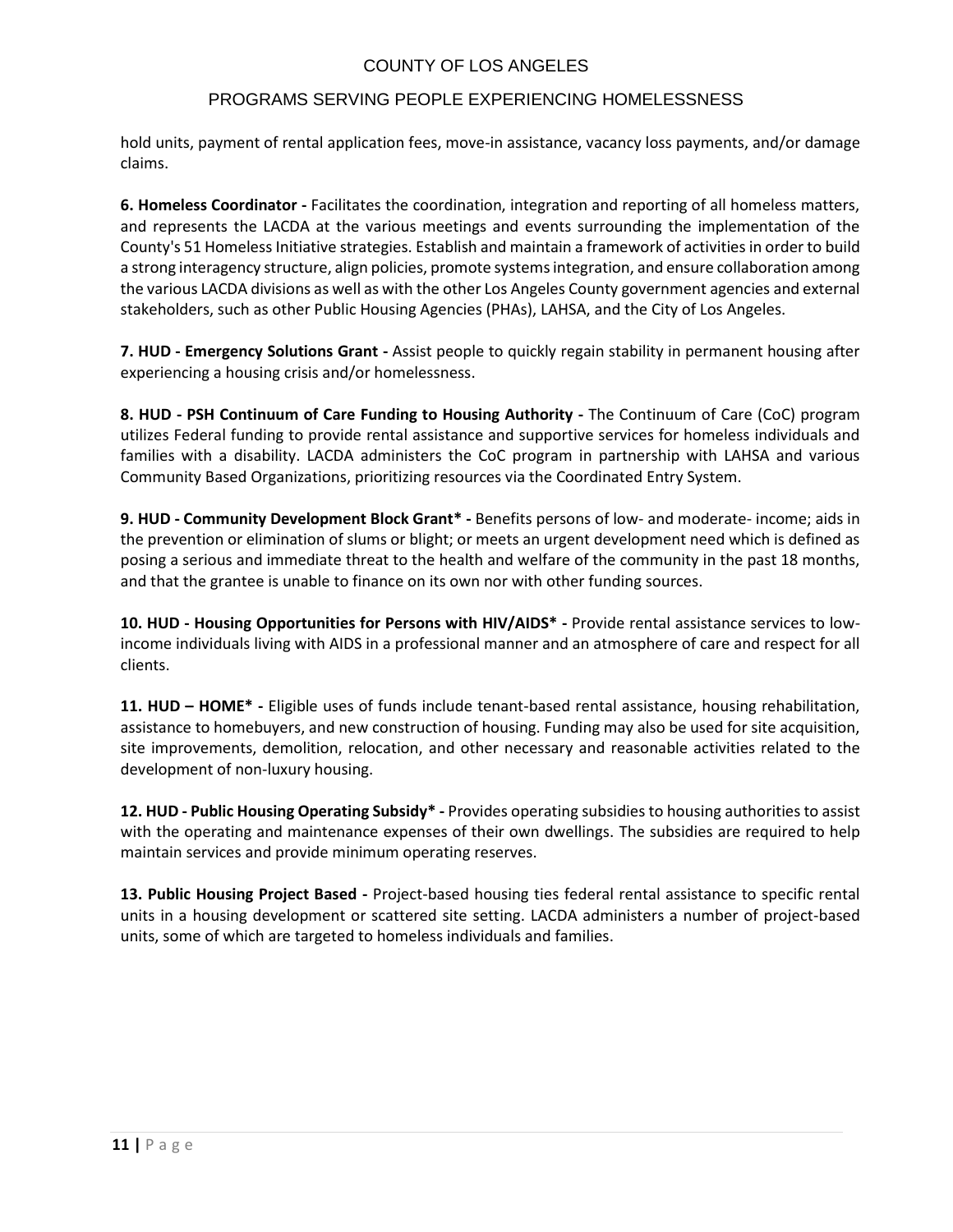#### PROGRAMS SERVING PEOPLE EXPERIENCING HOMELESSNESS

#### **Sheriff's Department**

**1. Homeless Outreach Services Team (HOST) -** The HOST team delivers dedicated public safety outreach services to people experiencing homelessness and collaborates with other County departments, contracted service providers, community-based organizations, and other police agencies to assist the homeless population countywide.

**2. Strategy D2 - Expand Jail In Reach -** Conduct jail in-reach services (homeless case management) with inmates who self-identify as homeless at jail intake.

**3. DOJ Paragraph 34\* -** Provide comprehensive and compassionate release planning, resources aimed at providing inmates with mental illness the tools and support needed to successfully re-enter the community.

**4. Whole Person Care \*-** Provide homelessness diversion and re-entry, substance use disorder treatment and Mental Health Care for the County's most vulnerable populations.

#### **Probation Department**

**1. INVEST -** Program provides comprehensive job preparation and placement for probationers and postrelease individuals. Specially trained deputy probation officer (DPO) work with WDACS, American Job Centers of California to provide support to probationer in the program. The program provides specialized support specifically focused on the challenges faced by justice involved individuals in obtaining and maintaining employment.

**2. AB 109 Housing Contract -** Inmates released from state prison are provided with up to 180 days of transitional housing with a goal of realizing permanent housing at the end of 180 days. Includes case management services, system navigation services, and employment preparation, search, and retention assistance.

#### **Public Defender**

**1. Strategy D6 - Criminal Record Clearing Project –** The Criminal Record Clearing Project provides record clearing services for the homeless population by directly serving these clients at outreach events hosted by homeless service providers and government agencies at their respective facilities.